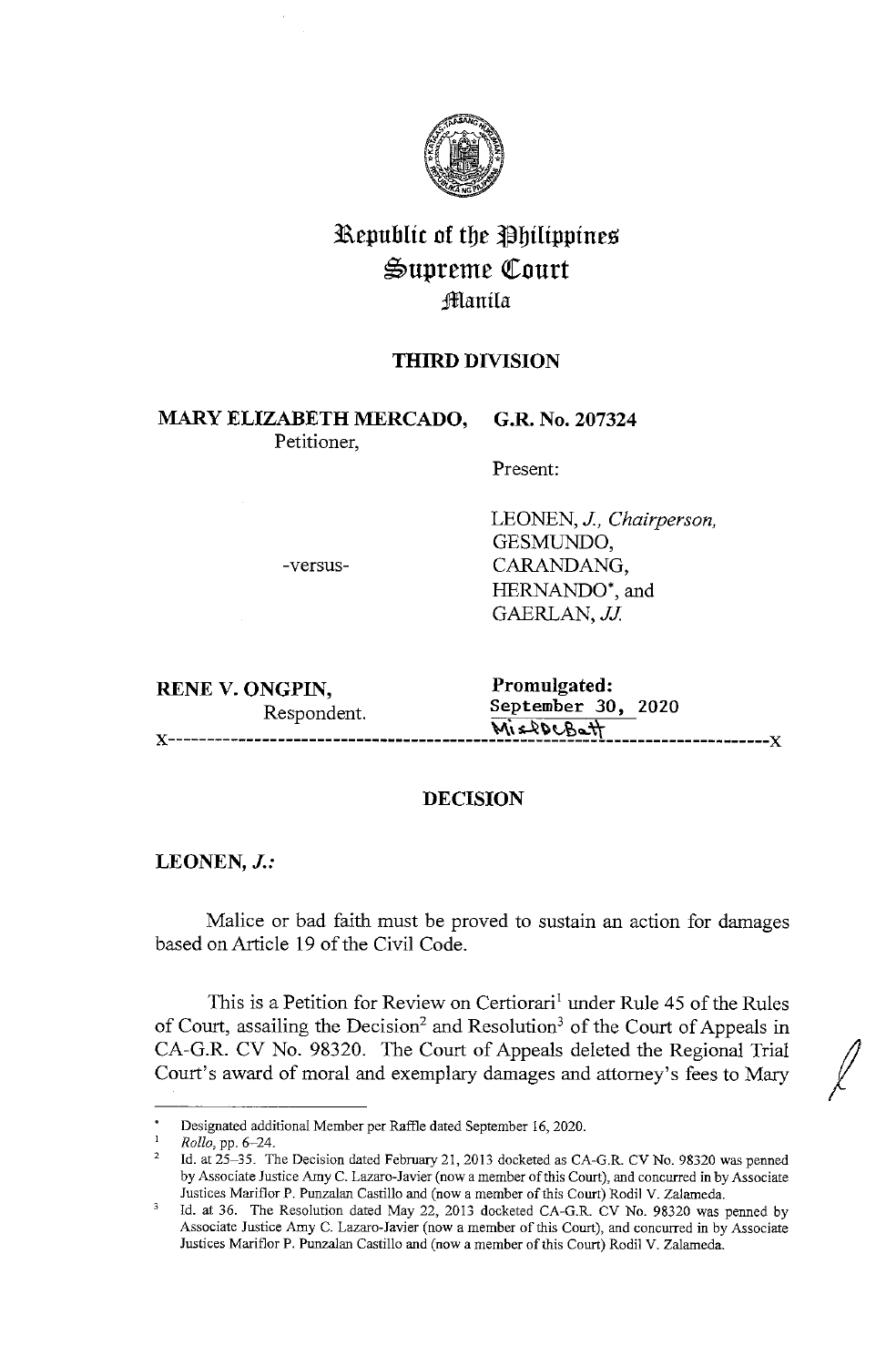Elizabeth Mercado (Mercado) in a case for the declaration of nullity of her marriage to Rene V. Ongpin (Ongpin).

On February 5, 1972, Ongpin married Alma **D.** Mantaring (Mantaring) in Quezon City. Later, Mantaring obtained a divorce decree from the District Court of Clark County, Nevada, United States of America.<sup>4</sup> Believing he was divorced from Mantaring, Ongpin married Mercado in Princeton, New Jersey, United States of America on April 21, 1989. However, the two separated on March  $16$ ,  $2000$ .<sup>5</sup> Ongpin subsequently obtained a judicial declaration of the nullity of his marriage to Mantaring on November 25, 2003. <sup>6</sup>

On January 8, 2006, Ongpin filed a petition for declaration of nullity of his marriage to Mercado before the Bacoor, Cavite Regional Trial Court.<sup>7</sup> The petition was based on Article 35(4) of the Family Code, which states:

> Art. 35. The following marriages shall be void from the beginning: (4) Those bigamous or polygamous marriages not falling under Article 41;

Ongpin claimed that, after he married Mercado, he found that Mantaring was still a Filipino citizen when she obtained the divorce decree, and as such, his marriage to her was still valid and subsisting at the time of his second marriage.<sup>8</sup>

On the other hand, Mercado argued that their marriage was valid under Article 26 of the Family Code and not prohibited by Article 35(4), because she was a United States citizen at the time.<sup>9</sup> Further, she claimed that the petition was Ongpin's scheme to evade liability in a separate civil case for separation of property she filed in 2002 over the properties acquired during their marriage that Ongpin was allegedly concealing or disposing with intent to deprive her of her share. She also claimed moral and exemplary damages, and costs of suit. <sup>10</sup>

On November 12, 2009, the Regional Trial Court issued a Decision<sup>11</sup> declaring Ongin and Mercado's marriage void. The dispositive portion of the Decision stated:

 $^{4}$  Id. at 79.

 $\frac{5}{6}$  Id. at 80.

 $\frac{6}{7}$  Id. at 26.

 $\frac{7}{8}$  Id. at 25.

 $^{8}$  Id. at 26.

 $\frac{9}{10}$  Id.<br> $\frac{10}{10}$  Id. at 27.

<sup>&</sup>lt;sup>11</sup> Id. at 79-91. The Decision dated November 12, 2009 docketed as Civil Case No. BCV-2006-68 was penned by Executive Judge Eduardo Israel Tanguanco of Branch 89, Regional Trial Court, Bacoor, Cavite.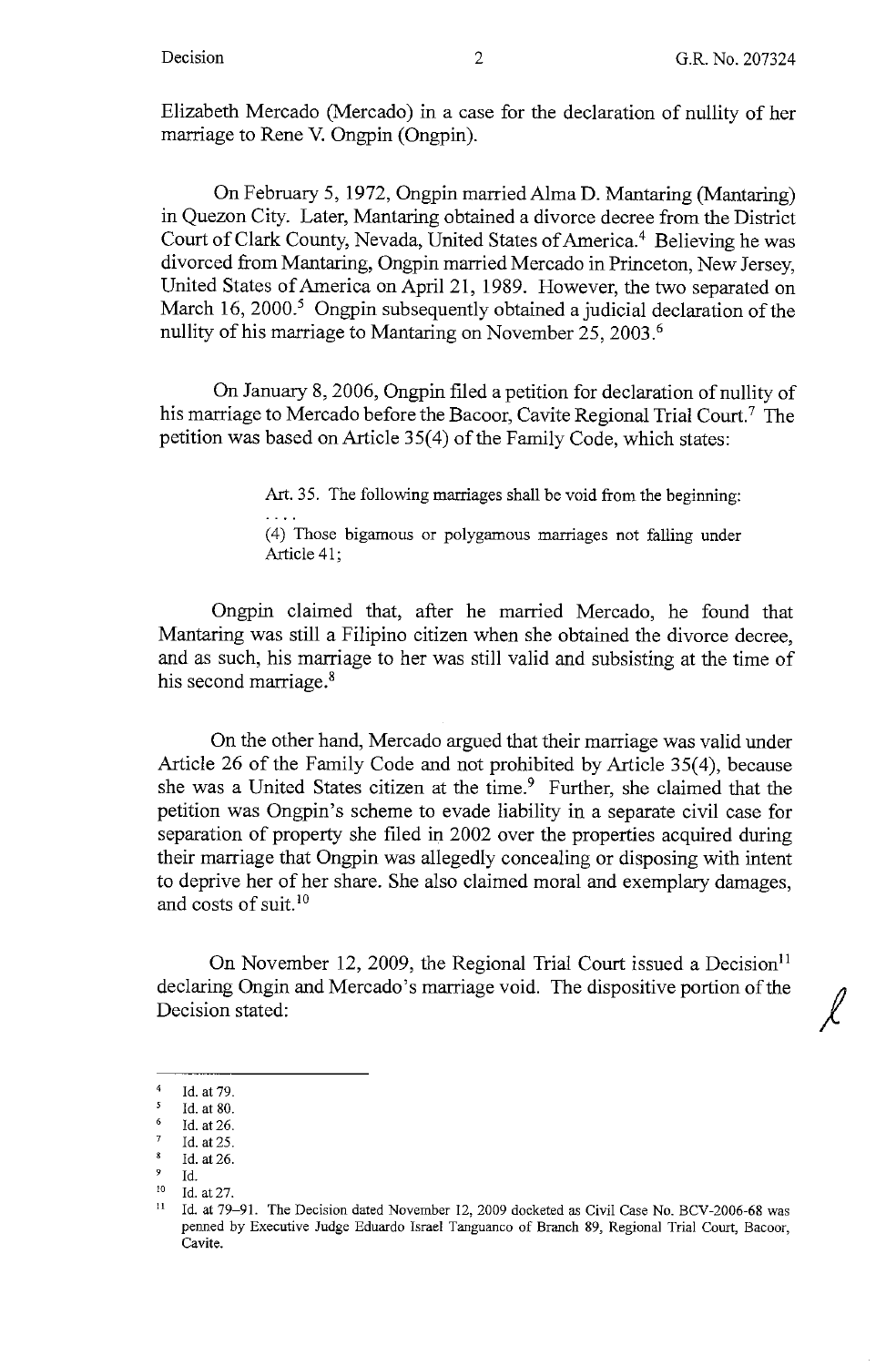ACCORDINGLY, judgment is rendered declaring the marriage entered into between Ongpin V. Ongpin and respondent Mercado Mercado-Ongpin as null and void.

The petitioner is ordered to pay respondent P250,000.00 as moral damages, PI00,000.00 as exemplary damages, and PIS0,000.00 as and for attorney's fees.

Let copies of this Decision be furnished [to] the parties and their respective counsel, the Office of the Solicitor General, the Office of the Provincial Prosecutor of Cavite, the National Statistics Office and the Offices of the Local Civil Registrar of the City of Manila, San Pedro, Laguna and Bacoor, Cavite.

Considering that the determination of the property regime of petitioner and respondent is pending before Branch 19 of this Court, let the corresponding Decree of Declaration of Absolute Nullity of Marriage be issued after such determination and compliance with section 22 of A.M. No. 02-11-10 dated 04 March 2003 of the Supreme Court.

SO ORDERED.<sup>12</sup>

The Regional Trial Court found that Ongpin was incapacitated to marry at the time he married Mercado, rendering their marriage null and void pursuant to Article  $35(4)$  of the Family Code.<sup>13</sup>

Further, the Regional Trial Court found that Ongpin was liable for moral damages pursuant to Article 2219<sup>14</sup> in relation to Articles 19,<sup>15</sup> 20,<sup>16</sup> and  $21<sup>17</sup>$  of the Civil Code.<sup>18</sup> The trial court held that Ongpin's act of contracting a second marriage despite his first marriage not yet being annulled,

(I) A criminal offense resulting in physical injuries;

- (2) Quasi-delicts causing physical injuries;
- **(3) Seduction, abduction, rape, or other lascivious acts;**

- (5) Illegal or arbitrary detention or arrest;
- (6) Illegal search;
- (7) Libel, slander or any other form of defamation;
- (8) Malicious prosecution;
- (9) Acts mentioned in article 309;
- (10) Acts and actions referred to in articles 21, 26, 27, 28, 29, 30, 32, 34, and 35.
- The parents of the female seduced, abducted, raped, or abused, referred to in No. 3 of this article, **may also recover moral damages.**

**The spouse, descendants, ascendants, and brothers and sisters may bring the action mentioned in** 

No. 9 of this article, in the order named.<br><sup>15</sup> CIVIL CODE, art.19 states: ARTICLE 19. Every person must, in the exercise of his rights and in the performance of his duties, act with justice, give everyone his due, and observe honesty and good faith.

16 CIVIL CODE, art.20 states: ARTICLE 20. Every person who, contrary to law, wilfully or negligently causes damage to another, shall indemnify the latter for the same.

<sup>17</sup> CIVIL CODE, art. 21 states: ARTICLE 21. Any person who wilfully causes loss or injury to another in a manner that is contrary to morals, good customs or public policy shall compensate the latter for the damage.

18 *Rollo,* pp. 88-90.

 $12$  Id. at 91.<br> $13$  Id. at 87-88.

<sup>&</sup>lt;sup>14</sup> CIVIL CODE, art. 2219 states:

ARTICLE 2219. Moral damages may be recovered in the following and analogous cases:

<sup>(4)</sup> Adultery or concubinage;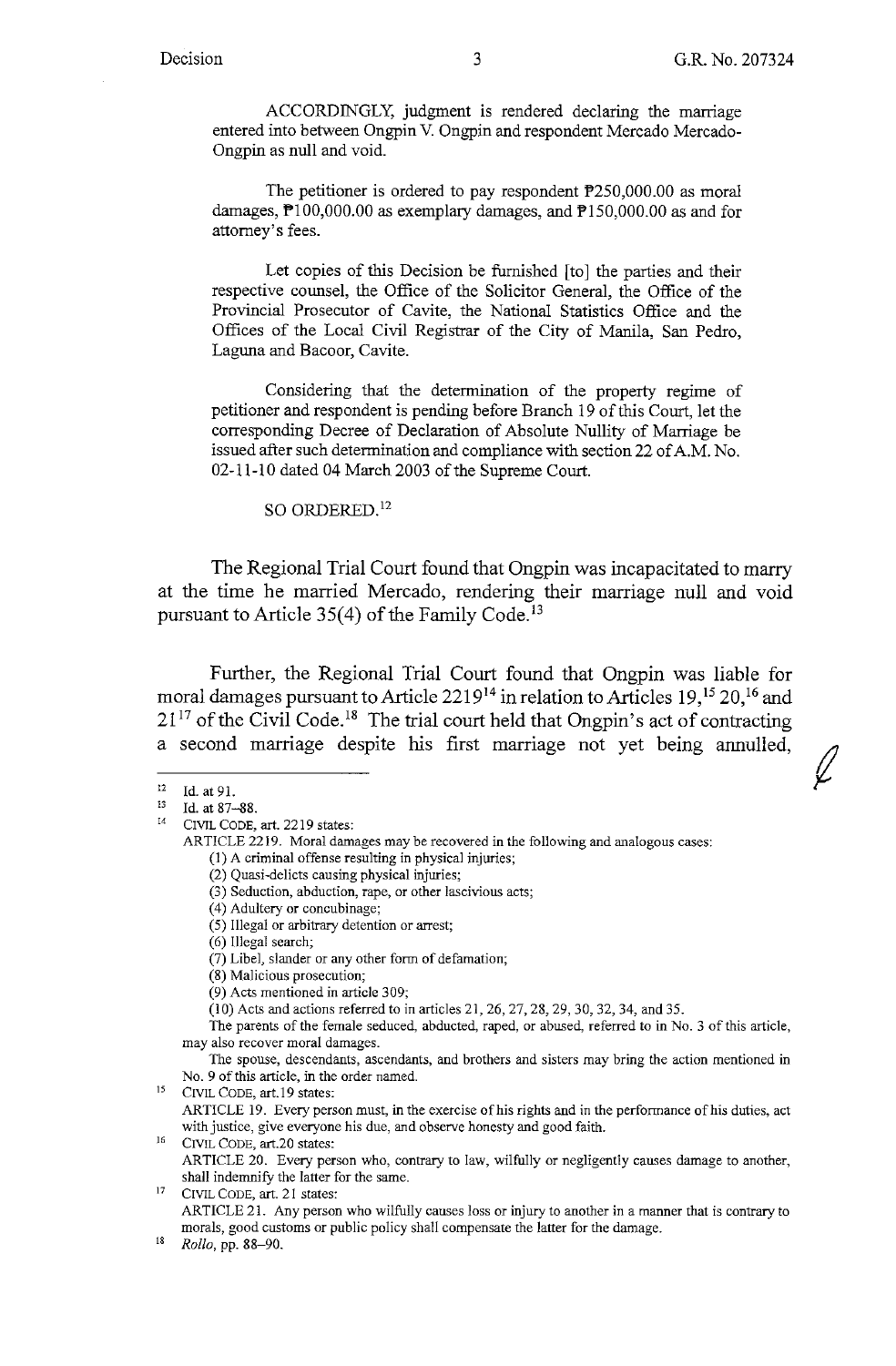undermined the family as a social institution, and went against good morals, and the interest and general welfare of society.<sup>19</sup> Ongpin was also held liable for exemplary damages because his actions were tainted with bad faith. Finally, he was ordered to pay for attorney's fees as Mercado had been constrained to incur legal expenses to protect her interest.<sup>20</sup>

Ongpin filed a partial appeal of the November 12, 2009 Decision, assailing the award of moral and exemplary damages, and attorney's fees.<sup>21</sup> On February 21, 2013, the Court of Appeals issued a Decision<sup>22</sup> granting his appeal. The dispositive portion reads:

ACCORDINGLY, the Decision dated November 12, 2009 is MODIFIED, DELETING the award of moral and exemplary damages and attorney's fees.

SO ORDERED.<sup>23</sup>

According to the Court of Appeals, Ongpin did not deliberately contract a second marriage despite knowing that his first marriage subsisted. It found that Ongpin believed in good faith that the divorce decree secured by Mantaring was valid and binding, as he thought she was already a United States citizen. It was only after his marriage to Mercado that Ongpin consulted a lawyer and learned that the divorce was ineffectual. The Court of Appeals pointed out that Ongpin would not have married Mercado under pain of indictment for bigamy.24

As such, the Court of Appeals held that Ongpin could not be liable for moral damages, which required a showing of bad faith, or a conscious and intentional design to do a wrongful act. It found that Mercado failed to prove Ongpin's bad faith by clear and convincing evidence.<sup>25</sup>

Further, the Court of Appeals found that Ongpin did not file the petition to evade liability in the separation of property case, since the case was still pending and there was no liability to evade. It pointed out that the declaration of nullity of marriage would include a ruling on Ongpin and Mercado's property relations, notwithstanding the other case, preventing Ongpin from evading a settlement of his property relations with Mercado.<sup>26</sup>

In deleting the award of exemplary damages, the Court of Appeals held that Ongpin did not act in a wanton, fraudulent, reckless, oppressive, or /

- $\frac{23}{24}$  Id. at 34.<br>
1d. at 32.
- 2s Id.

 $\frac{19}{20}$  Id. at 90.

Id.

<sup>&</sup>lt;sup>21</sup> Id. at 118-134.

 $\frac{22}{23}$  Id. at 25-35.

<sup>26</sup> Id. at 33.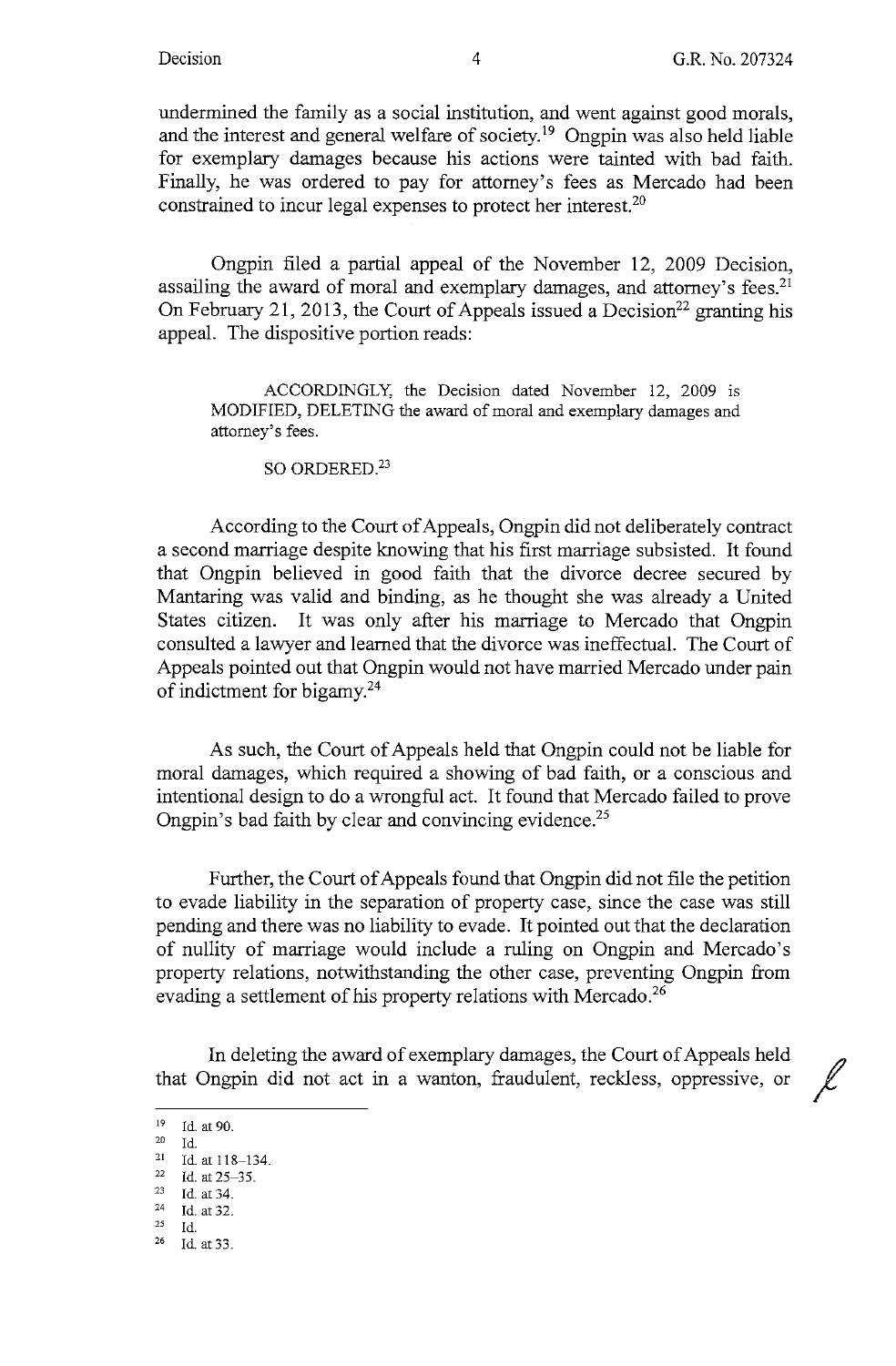malevolent manner, in merely seeking a judicial declaration of nullity of his marriage to Mercado. Similarly, it held that the award of attorney's fees should be deleted, as both parties had incurred costs to protect their interests.<sup>27</sup>

The Court of Appeals denied Mercado's motion for reconsideration in its May 22, 2013 Resolution.28

On June 17, 2013, Mercado filed with this Court a Motion to Admit,<sup>29</sup> and with it, her Petition for Review on Certiorari<sup>30</sup> under Rule 45 of the Rules of Court, assailing the Decision and Resolution of the Court of Appeals.

In her Petition for Review, Mercado argues that the Court of Appeals committed grave abuse of discretion when it reversed the findings of the Regional Trial Court.<sup>31</sup> She argues that the Court of Appeals ignored that Ongpin filed two petitions to have his marriage to Mantaring declared void, withdrawing the first one, and filing the second one only after Mercado filed the case for separation of property with the Regional Trial Court. She alleges that Ongpin only attempted to remedy the issue of his seemingly bigamous second marriage when it was expedient for him to do so.<sup>32</sup>

Mercado points out that, unlike Ongpin, she did not do anything wrong. She had the capacity to marry, was a United States citizen at the time of her marriage, and lived with Ongpin for more than 10 years until she finally left him in 2000. As such, she was entitled to moral damages.<sup>33</sup>

Moreover, she argues that Ongpin should be made to pay exemplary damages for his blatant disrespect for the institution of marriage, and to serve as an example for the public. She claims that she should be awarded attorney's fees for being compelled to litigate after Ongpin initiated the suit against her. 34

This Court granted the Motion to Admit and ordered Ongpin to comment on the Petition for Review in its August 5, 2013 Resolution.<sup>35</sup>

On September 26, 2013, Ongpin filed his Comment<sup>36</sup> where he argues that the Court of Appeals correctly held that Mercado failed to prove that he deliberately contracted a second marriage knowing that that his first was still

<sup>27</sup> Id. at  $33-34$ .<br>
28 Id. at  $36$ .<br>
29 Id. at  $35$ .

<sup>29</sup> Id. at 3-5.<br>
30 Id. at 6-24.<br>
31 Id. at 11.<br>
32 Id. at 14-15.<br>
<sup>33</sup> Id. at 16.<br>
<sup>34</sup> Id. at 19.

<sup>&</sup>lt;sup>35</sup> Id. at 155.

<sup>36</sup> Id. at 156-165.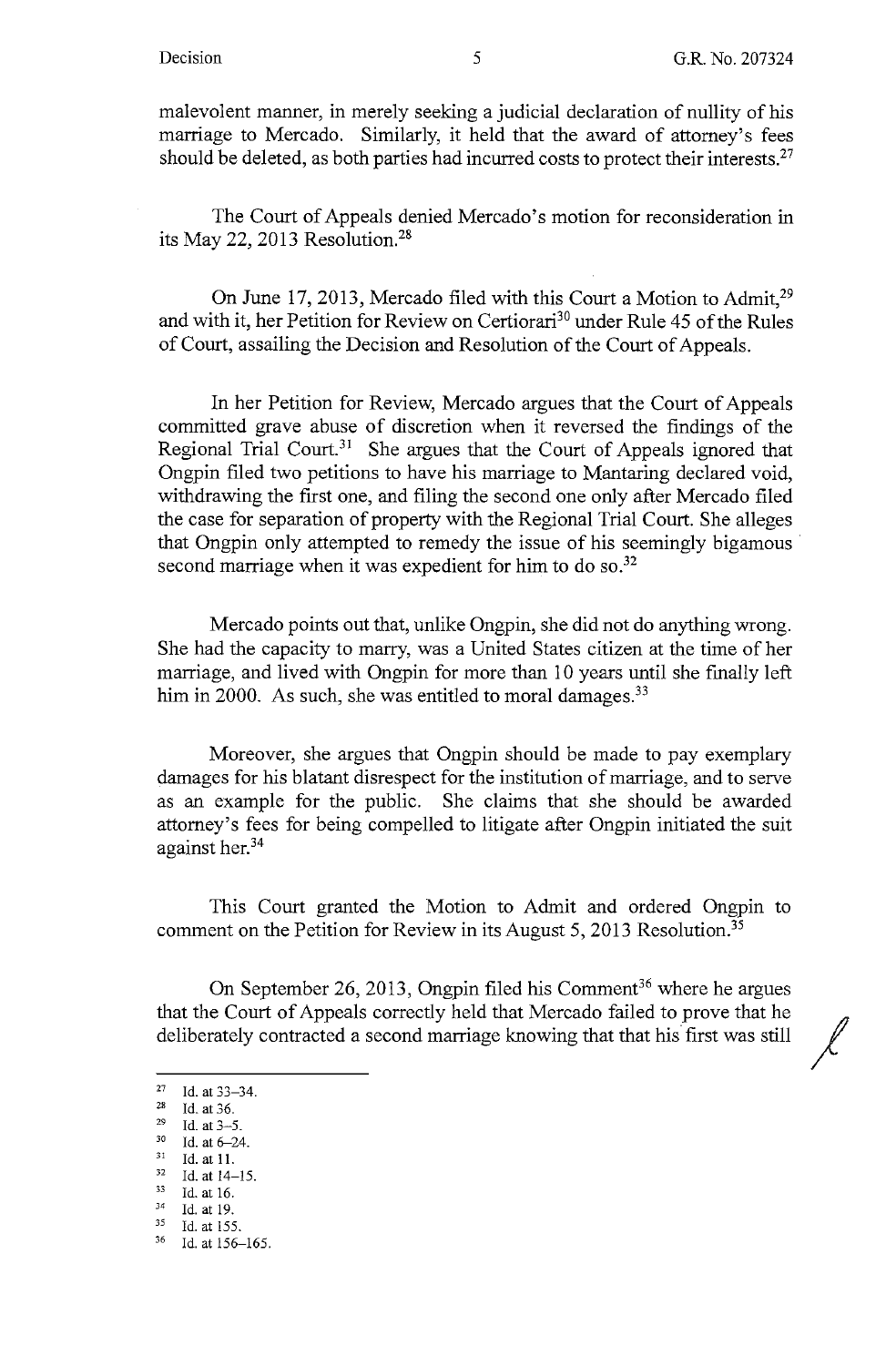*I* 

valid and subsisting. He claims that it was only after he and Mercado separated that Mantaring disclosed her Filipino citizenship at the time she obtained the divorce decree.<sup>37</sup> He points out that Mercado admitted during trial that, at the time she married Ongpin, she knew that both he and Mantaring were Filipino citizens, and that it was Mercado who advised him to get a declaration of nullity of his marriage to Mantaring in 1992.<sup>38</sup>

In her Reply,<sup>39</sup> Mercado claims that Ongpin had known about the invalidity of the divorce decree even before Mantaring told him.40 She reiterates her claim that she did not know that Ongpin was incapacitated to marry her at the start of their marriage.<sup>41</sup>

Ongpin filed a rejoinder to her reply on January 24, 2014.42

In its November 19, 2014 Resolution, $43$  this Court resolved to give due course to the Petition for Review and ordered the parties to submit their memoranda, which they complied with.<sup>44</sup>

While the case was pending, Ongpin filed three successive motions praying that this Court direct the Regional Trial Court to issue a partial entry of judgment and certificate of finality concerning the declaration of nullity of his and Mercado's marriage, as the only matter to be resolved by this Court is Mercado's entitlement to damages.<sup>45</sup>

The issues to be resolved in this case are: first, whether or not the Petition for Review raises questions of fact not reviewable in a Rule 45 petition; and second, whether or not Mary Elizabeth Mercado is entitled to moral and exemplary damages, and attorney's fees.

I

Generally, this Court does not review questions of fact in a petition for review under Rule 45 of the Rules of Court.<sup>46</sup> Whether or not a party acted in bad faith is a question of fact.<sup>47</sup> Entitlement to damages likewise requires

<sup>37</sup> Id. at 158.<br>38 Id. at 158-159.<br>39 Id. at 167-173.<br>40 Id. at 168-169.<br>41 Id. at 169.170.

<sup>41</sup> Id. at  $169-170$ .<br>
42 Id. at  $180-185$ .<br>
44 Id. at  $212-213$ .

<sup>44</sup>Id. at 271-290. 45 Id. at 297-303. 46 *First Sarmiento Property Holdings, Inc. v. Philippine Bank of Communications,* 833 Phil. 400, 413-414 (2018) [Per J. Leonen, En Banc]. 47 *Diaz v. Encanto,* 778 Phil. 593,604 (2016) [Per J. Leonardo-De Castro, First Division].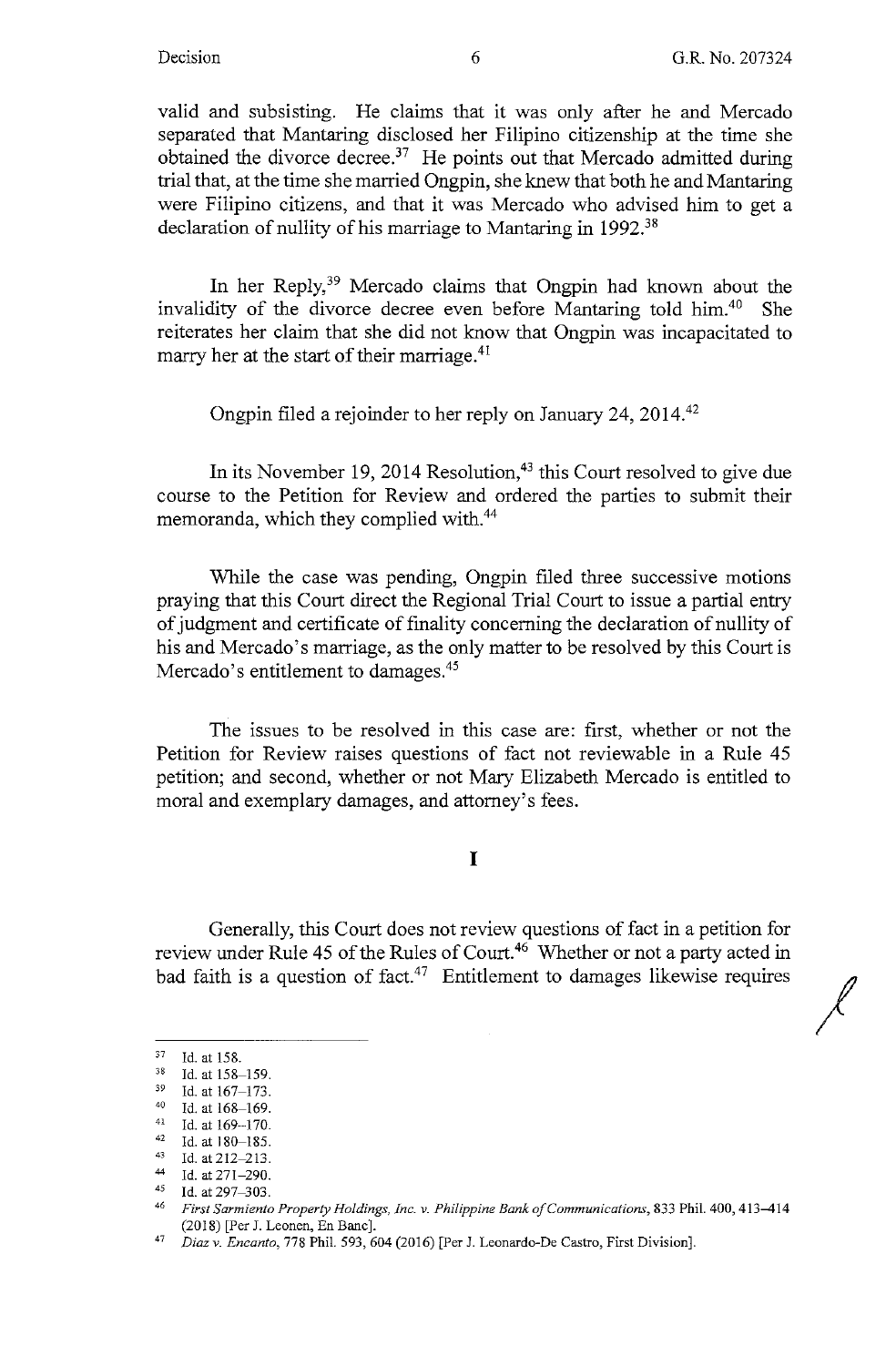*I* 

examination of the factual circumstances of a case.<sup>48</sup> However, when the factual findings of the Regional Trial Court and Court of Appeals are conflicting, then this Court may resolve these issues.<sup>49</sup>

In its November 18, 2016 Decision, the Regional Trial Court held that respondent's act of marrying petitioner even though he had an existing first marriage constituted bad faith. The Court of Appeals ruled otherwise because it found that, at the time respondent married petitioner, he believed in good faith that he was validly divorced from his first wife. Further, it found that respondent did not seek to have his second marriage declared null and void only so that he could evade liability in the civil case filed by petitioner.

Considering these conflicting conclusions, this Court must now examine the factual findings to resolve whether or not respondent acted in bad faith when he married petitioner despite the subsistence of his first marriage.

#### II

Moral damages are a form of compensation for the "physical suffering, mental anguish, fright, serious anxiety, besmirched reputation, wounded feelings, moral shock, social humiliation, and similar injury"50 unjustly sustained by a person.<sup>51</sup> They are awarded when: (1) there is a physical, mental or psychological injury clearly sustained by the claimant; (2) a wrongful act or omission is factually established; (3) the act or omission is the proximate cause of the injury; and (4) the award of damages is based on any of the cases stated in Article 2219<sup>52</sup> of the Civil Code.<sup>53</sup>

This Court has sanctioned the award of moral damages in cases of bigamy based on Articles 19, 20 and 21 of the Civil Code.<sup>54</sup>

- (1) A criminal offense resulting in physical injuries;
- (2) Quasi-delicts causing physical injuries;
- (3) Seduction, abduction, rape, or other lascivious acts;
- (4) Adultery or concubinage;
- (5) Illegal or arbitrary detention or arrest;
- (6) Illegal search;
- (7) Libel, slander or any other form of defamation;
- (8) Malicious prosecution;
- (9) Acts mentioned in article 309;
- (10) Acts and actions referred to in articles 21, 26, 27, 28, 29, 30, 32, 34, and 35.

<sup>48</sup>*Solid Homes, Inc. v. Court of Appeals,* 341 Phil. 261,275 (1997) [Per J. Panganiban, Third Division]. 49 *Spouses Fernando v. Fernando,* 656 Phil. 205,212 (201 I) [Per J. Carpio Morales, Third Division].

<sup>50</sup> CIVIL CODE, art. 2217.<br><sup>51</sup> *Expertravel & Tours, Inc. v. Court of Appeals,* 368 Phil. 444, 448 (1999) [Per J. Vitug, Third Division].<br><sup>52</sup> CIVIL CODE art. 2219 states:

CIVIL CODE, art. 2219 states:

ARTICLE 2219. Moral damages may be recovered in the following and analogous cases:

The parents of the female seduced, abducted, raped, or abused, referred to in No. 3 of this article, **may also recover moral damages.** 

**The spouse, descendants, ascendants, and brothers and sisters may bring the action mentioned in**  No. 9 of this article, in the order named.

<sup>53</sup>*Expertravel & Tours, Inc. v. Cowl of Appeals,* 368 Phil. 444, 448 (I 999) [Per J. Vitug, Third Division]. 54 See *Manuel v. People,* 512 Phil. 818 (2005) [Per J. Callejo, Sr., Second Division J.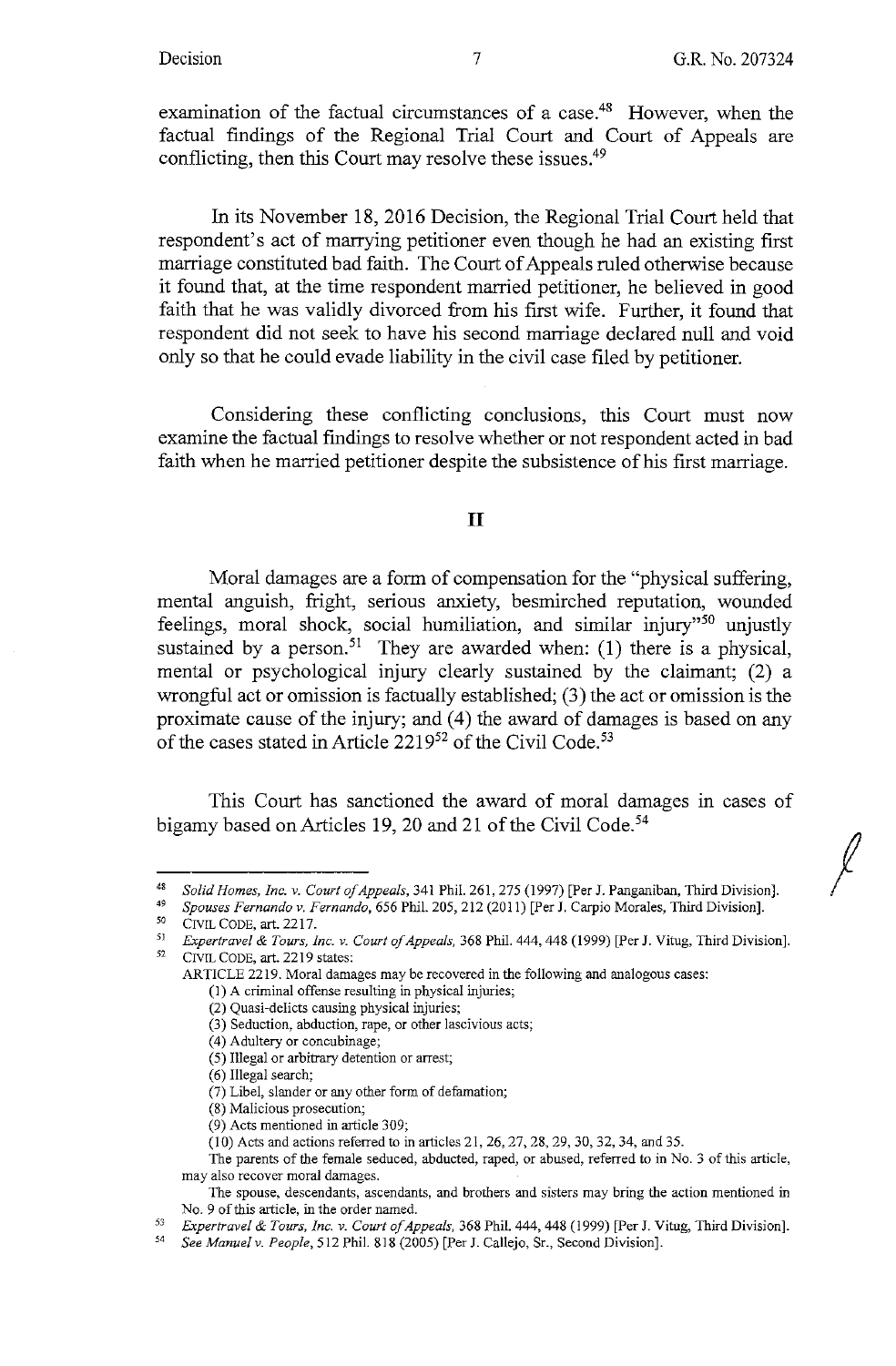Article 19 of the Civil Code sets the standards for the exercise of one's rights and performance of duties:

ARTICLE 19. Every person must, in the exercise of his rights and in the performance of his duties, act with justice, give everyone his due, and observe honesty and good faith.

This provision recognizes that even the exercise of a right may be the source of some illegal act, when done in a manner contrary to the standards it sets, and results in damage to another.<sup>55</sup> Meanwhile, Articles 20 and 21 provide for the legal remedy for a violation of Article 19:<sup>56</sup>

ARTICLE 20. Every person who, contrary to law, wilfully or negligently causes damage to another, shall indemnify the latter for the same.

ARTICLE 21. Any person who wilfully causes loss or injury to another in a manner that is contrary to morals, good customs or public policy shall compensate the latter for the damage.

For there to be a finding of an abuse of rights under Article 19, the following elements must concur: (1) there is a legal right or duty; (2) the right is exercised or the duty is performed in bad faith; and (3) the sole intent of the exercise or performance is to prejudice or injure another.<sup>57</sup> It must be shown that the exercise of the right or performance of the duty was done with bad faith. In *Dart Philippines, Inc. v. Spouses Calogcog: <sup>58</sup>*

Malice or bad faith is at the core of Article 19 of the Civil Code. Good faith refers to the state of mind which is manifested by the acts of the individual concerned. It consists of the intention to abstain from taking an unconscionable and unscrupulous advantage of another. It is presumed. Thus, he who alleges bad faith has the duty to prove the same. Bad faith does not simply connote bad judgment or simple negligence; it involves a dishonest purpose or some moral obloquy and conscious doing of a wrong, a breach of known duty due to some motives or interest or ill will that partakes of the natme of fraud. Malice connotes ill will or spite and speaks not in response to duty. It implies an intention to do ulterior and unjustifiable harm. Malice is bad faith or bad motive.<sup>59</sup>

In *Manuel v. People*,<sup>60</sup> this Court awarded moral damages to the

 $\mathcal{A}=\{x_1,\ldots,x_n\}$  .

<sup>58</sup> 613 Phil. 224 (2009) [Per J. Nachura, Third Division].

<sup>55</sup> *GF Equity. Inc. v. Valenzona,* 501 Phil. 153, 165-167 (2005) [Per J. Carpio Morales, Third Division].

<sup>&</sup>lt;sup>56</sup> See Globe Mackay Cable and Radic Corp. v. Court of Appeals, 257 Phil. 783 (1989) [Per J. Cortes, Third Division]; *Philippine Commerciai International Bank v. Gomez,* 773 Phil. 387 (2015) [Per J. Brion, Second Division].

s·, *Dcrt Philippines, Inc. v. Spouses Calogcog,* 613 Phil. 224,234 (2009) [Per J. Nachura, Third Division].

 $59$  Id. at 235. 60 512 Phil. 818 (2005) [Per J. Callejo, Sr., Second Division].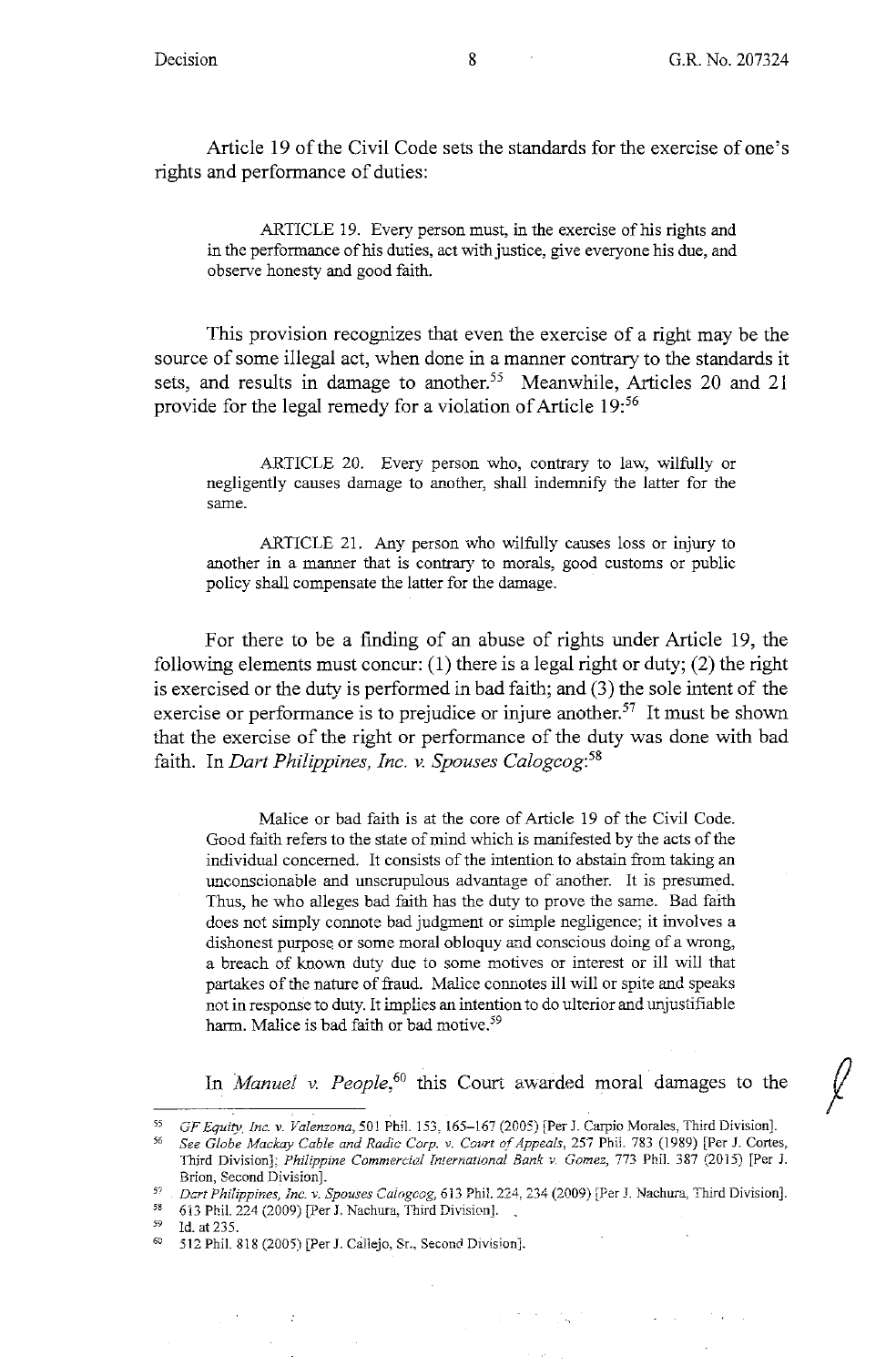$\int$ 

innocent spouse upon a finding that the bigamous spouse acted deceitfully and fraudulently when he contracted his second marriage:

In the present case, the petitioner courted the private complainant and proposed to marry her. He assured her that he was single. He even brought his parents to the house of the private complainant where he and his parents made the same assurance - that he was single. Thus, the private complainant agreed to marry the petitioner, who even stated in the certificate of marriage that he was single. She lived with the petitioner and dutifully performed her duties as his wife, believing all the while that he was her lawful husband. For two years or so until the petitioner heartlessly abandoned her, the private complainant had no inkling that he was already married to another before they were married.

Thus, the private complainant was an innocent victim of the petitioner's chicanery and heartless deception, the fraud consisting not of a single act alone, but a continuous series of acts. Day by day, he maintained the appearance of being a lawful husband to the private complainant, who changed her status from a single woman to a married woman, lost the consortium, attributes and support of a single man she could have married lawfully and endured mental pain and humiliation, being bound to a man who it turned out was not her lawful husband.<sup>61</sup>

There, this Court found that the bigamous spouse's continuous and collective acts of fraud before, during, and after his marriage were willful, deliberate, and malicious, causing injury to the innocent spouse. It was the bigamous spouse's continuing bad faith that disregarded public policy, undermined and subverted the family as a social institution, and went against good morals, and the interest and general welfare of society. 62

Thus, the Regional Trial Court was in error when it held that the mere contracting of a second marriage despite the existence of a first marriage is, by itself, a ground for damages under Article 19 in relation to Article 20 or Article 21. As correctly stressed by the Court of Appeals, the bad faith, or deliberate intent to do a wrongful act, of the bigamous spouse must be established:

Here, it was not convincingly shown that appellant deliberately contracted a second marriage despite knowledge of the subsistence of his first marriage. He believed in good faith that the divorce decree given to his first wife was valid and binding in the Philippines because he thought all along that [his] first wife at that time was already an [American] citizen. Thus, he and Mercado, both consenting adults, freely married each other, both believing that the final divorce decree was valid and binding in the Philippines. Indeed, both appellant and Mercado would not have married each other under pain of indictment for bigamy had they known that appellant's first marriage was still in existence, because it later turned out that Mercado was still a Filipino when the divorce decree was issued. So

<sup>62</sup>Id.

 $61$  $^{61}$  Id. at 848.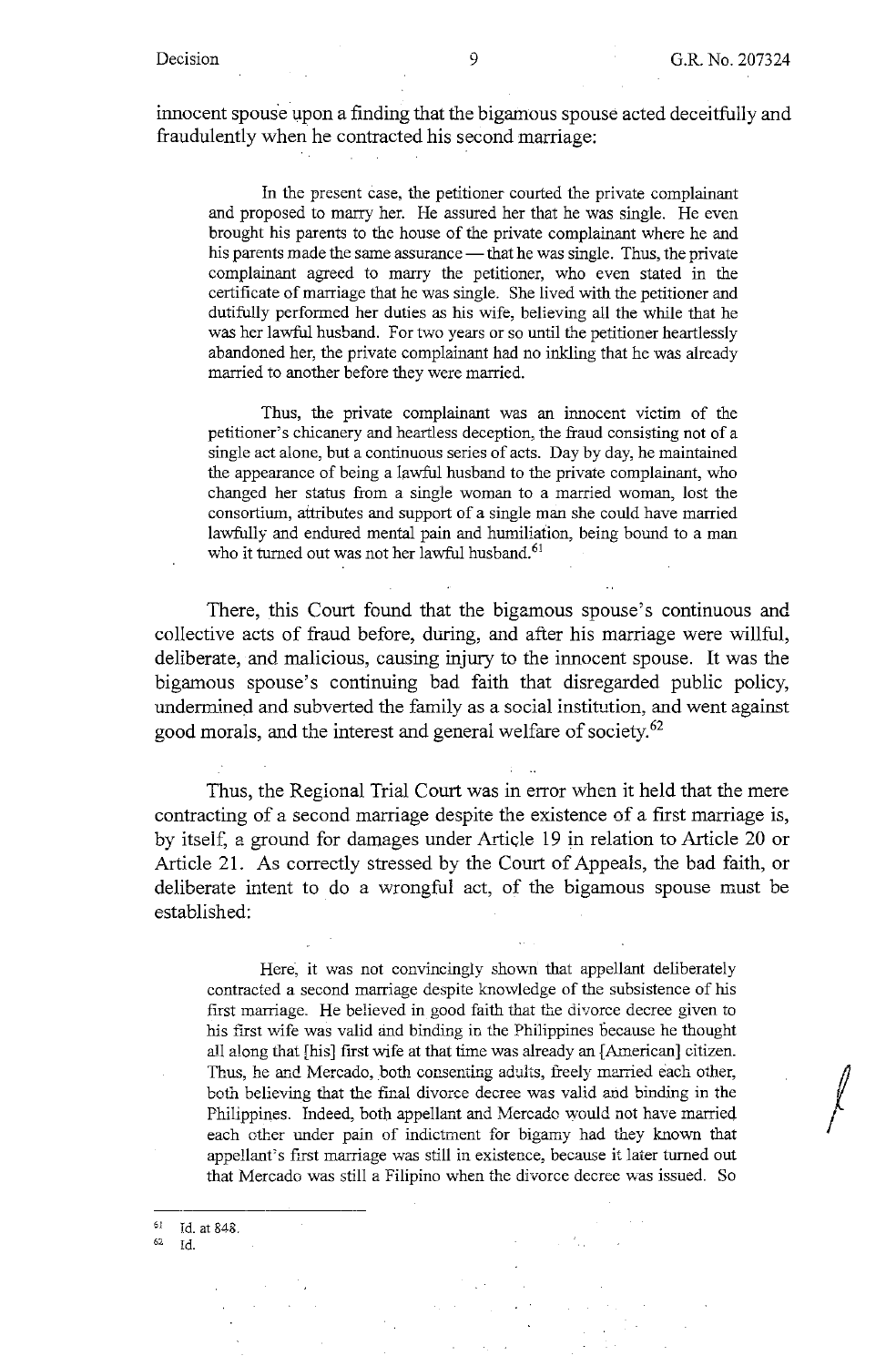$\begin{matrix} \end{matrix}$ 

how could appellant be held liable for damages when he was not shown to have acted in bad faith when he married appellee? It has been consistently held that bad faith does not simply mean negligence or bad judgment. It involves a state of-mind dominated by ill-will or motive. It implies a conscious and intentional design to do a wrongful act for a dishonest purpose or some moral obliquity. The person claiming moral damages must prove the existence of bad faith by clear and convincing evidence for the law always presumes good faith. Here, appellee failed to overcome the legal presumption of good faith. Thus, the award of moral damages must be deleted.<sup>63</sup>

Petitioner has not been able to prove that, at the time she and respondent married, respondent knew that his divorce from his first spouse was invalid. There is no proof that, upon the first spouse's confirmation of her Philippine citizenship at the time she obtained the divorce decree, respondent concealed this knowledge from petitioner or allowed her to continue believing that their marriage was valid. The malice or bad faith necessary to sustain an action based on Article 19 of the Civil Code has not been shown in this case.

Moreover, petitioner has not established that she has sustained an injury in law due to respondent's acts.

A review of the records shows that petitioner had known that there was some sort of anomaly in the dissolution of respondent's first marriage as early as 1992. As the Regional Trial Court found, within four years of petitioner and respondent's marriage, they found out that the divorce decree between respondent and Mantaring may not be valid because of their citizenship.<sup>64</sup> Both petitioner and respondent consulted with a lawyer, who advised them to have the first marriage annulled on the ground of psychological incapacity. <sup>65</sup> Wben respondent withdrew his petition for annulment, petitioner pleaded with him to continue the case.<sup>66</sup>

Petitioner does not dispute any of these findings made by the trial court.<sup>67</sup> She knew, or should have known, that there existed some issue regarding respondent's first marriage which might adversely affect the validity of her marriage to him. Yet, she did not initiate any actions of her own to protect her civil status, and appeared complacent with the uncertainty that hovered over the validity of her marriage with respondent.

There being no entitlement to moral damages, no exemplary damages can likewise be awarded to petitioner.<sup>68</sup>

- 
- $^{66}$  Id. at 85-86.<br><sup>67</sup> Id. at 279-280.
- 68 . CIVIL CODE, art. 2234 states:

 $\mathbb{R}^2$ 

<sup>63</sup>*Rol!o,* p. 32. 64 *Rollo,* **p. 85.** 

<sup>6</sup>s . **Id.**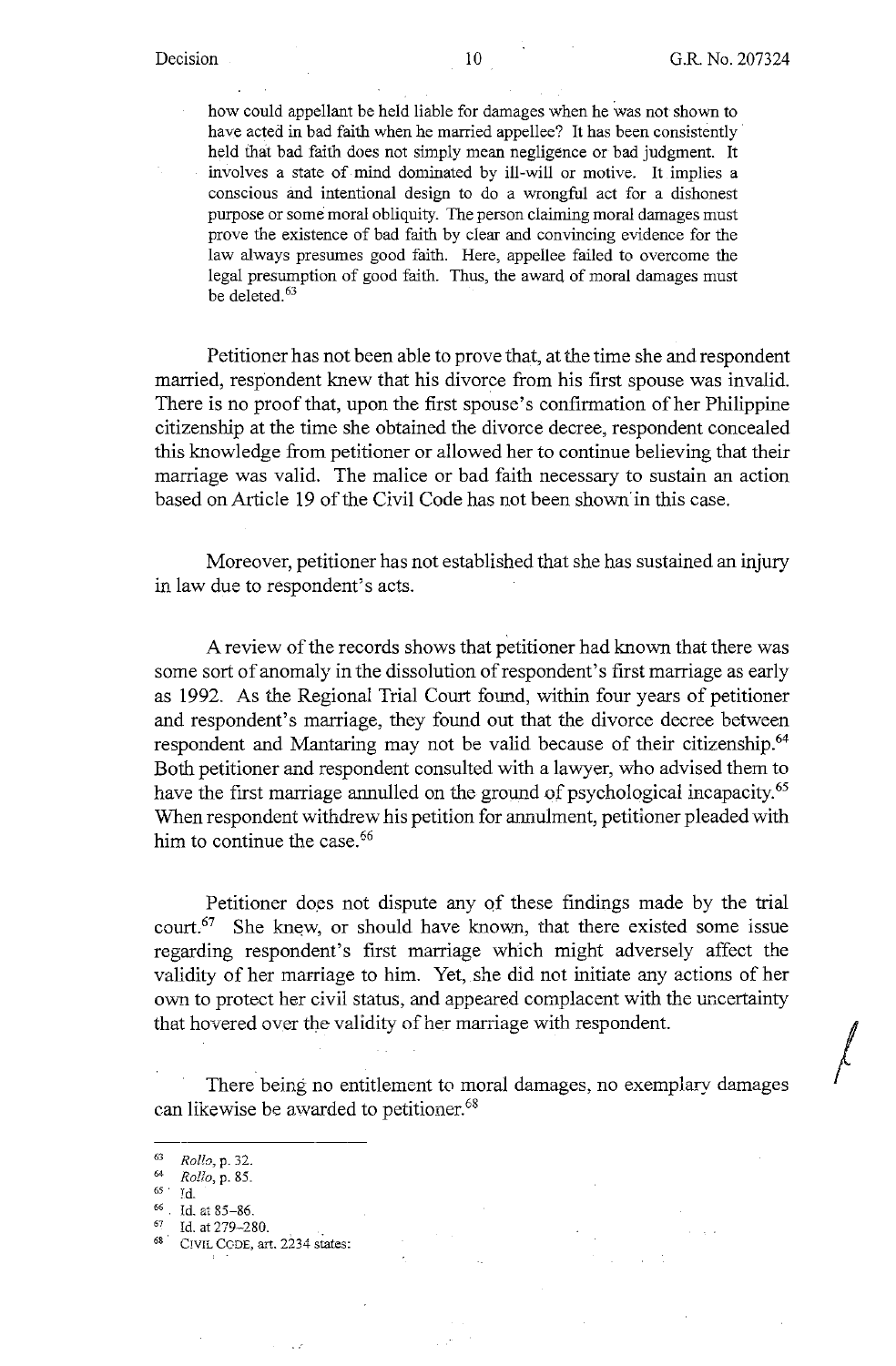As regards attorney's fees, the Court of Appeals correctly held that none may be awarded to petitioner:

Consequently, the award of attorney's fees must also be deleted. Notably, it was not appellee alone who incurred costs to protect her interest. Appellant, too, spent for legal costs to finally settle the issue pertaining to the validity of his marriage with appellee. In the absence of malice and bad faith, the mental anguish suffered by a person for having been made a party in a civil case is not the kind of anxiety which would warrant the award of moral damages. Appellee's emotional suffering and anxiety are only such as are usually caused to a party hauled into [court] as a party in litigation, but is insufficient justification for the award of moral or exemplary damages. 69

Finally, this Court notes that, on December 19, 2019, petitioner filed a motion to dismiss, praying that this Court consider her appeal withdrawn, the Court of Appeals' ruling binding against her, and directing an entry of judgment be issued in this case:

3. Thus, the Petitioner-Appellant has agreed to accept the decision of the Special Sixteenth Division of the Honorable Court of Appeals in CA-G.R. CV No. 98320 entitled "Ongpin V. Ongpin, petitioner-appellant, vs. Mercado Mercado-Ongpin, respondents-appellee" on February 21, 2013 modifying the decision of the Regional Trial Court, Fourth Judicial Region, Branch 89, Bacoor, Cavite, in Civil Case No. BCV-2006-08 dated November 12, 2009 deleting the award to her of moral and exemplary damages and attorney's fees, to wit:

ACCORDINGLY, the Decision dated November 12, 2009 is MODIFIED, DELETING the award of moral and exemplary damages and attorney's fees.

4. She, therefore, respectfully prays that her appeal be considered withdrawn and consider the Decision of the Honorable Court of Appeals as binding upon her.<sup>70</sup>

Once a case has been submitted for a court's decision, the petitioning the withdrawal is addressed to the sound discretion of the court.<sup>72</sup> party cannot, at their election, withdraw their appeal.<sup>71</sup> The grant or denial of

ARTICLE 2234. While the amount of the exemplary damages need not be proved, the plaintiff must **show that he is entitled to moral, temperate or compensatory damages before the court may consider the**  question of whether or not exemplary damages should be awarded. In case liquidated damages have been agreed upon, although no proof of loss is necessary in order that such liquidated damages may be **recovered, nevertheless, before the court may consider the question of granting exemplary in addition to**  the liquidated damages, the plaintiff must show that he would be entitled to moral, temperate or compensatory damages were it not for the stipulation for liquidated damages.

<sup>69</sup>*Rollo,* **pp. 33-34.** 

<sup>70</sup>Entry of Appearance with Motion to Dismiss, pp. '-2. 71 *Dee* See *Choon\_ v. Stanley,* 38 Phil. 208, 209 (I 918) [Per J. Malcolm, En Banc]. See *also La Campana Food Products, Inc. v. Court of Industrial Relations,* 138 Phil. 328 (1969) [Per J. Sanchez, En Banc]; *United States v. Sotto,* 38 Phil. 666 (1918) [Per J. Fisher, En Banc].

<sup>72</sup> *People v. Rocha,* 558 Phil. 521, 539 (2007) [Per J. Chico-Nazario, Third Division].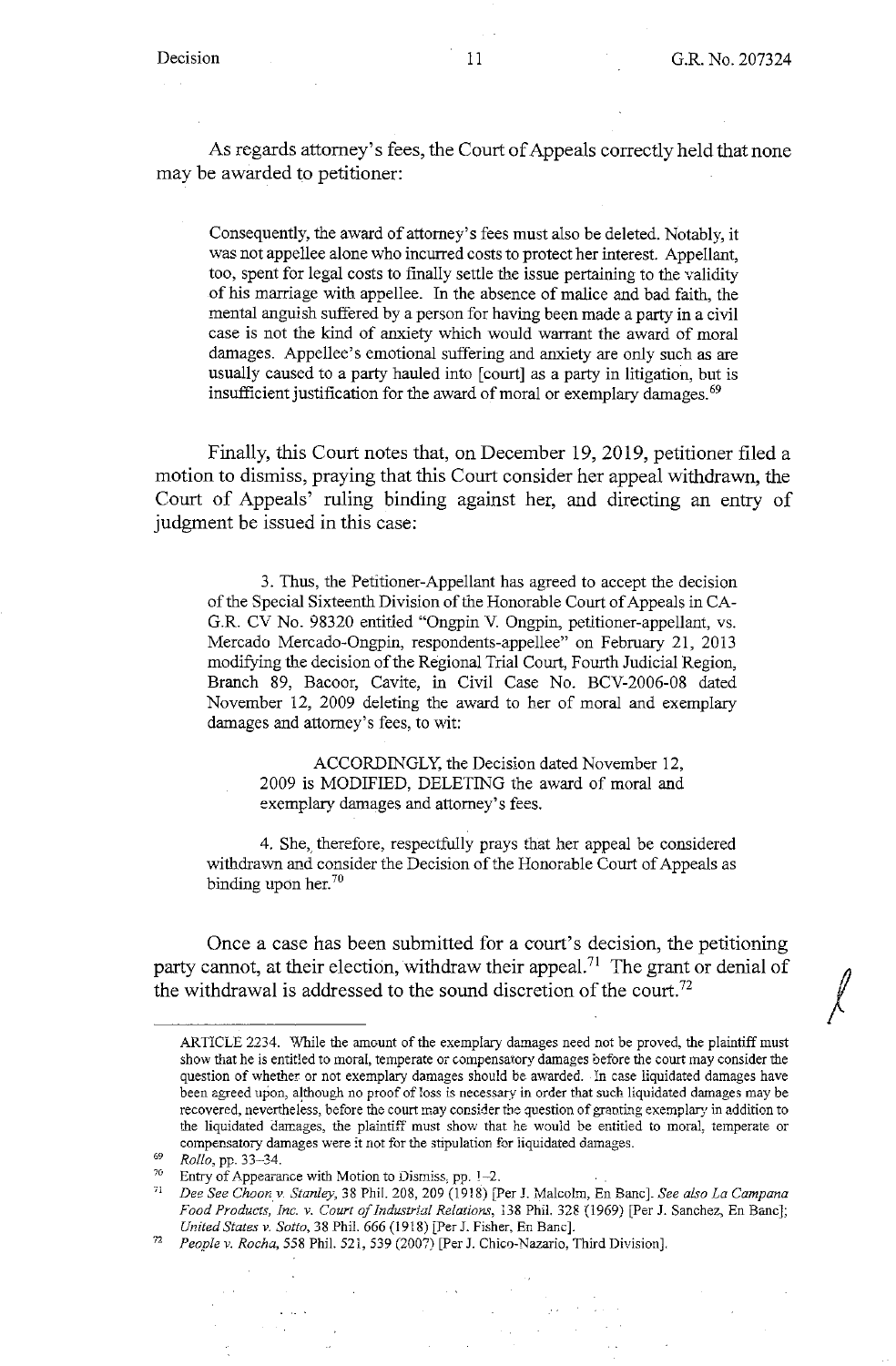. . . .

The practice of the courts has always been to the effect that once a case or appeal is submitted for decision, its withdrawal should not be at the discretion of the party, but dependent . on the assent thereto of the adjudicating authority.

... What is important is that once the finality of the questioned judgment has been arrested by a motion for reconsideration, the reviewing officer should be given full opportunity to restudy the records and satisfy himself whether justice has been done; and if convinced that it was not done, to revise and correct the judgment as the interest of justice requires, irrespective of whether the defendant will be favored or prejudiced. The public interest demands no less. As the Spanish proverb goes, justice is "no mas pero no menos".<sup>73</sup>

Petitioner can no longer elect to withdraw her Petition for Review at this late stage in the proceedings. It is merely incidental that, if we had granted petitioner's motion, it would have had the same result as this resolution on the merits.

**WHEREFORE,** the Petition for Review on Certiorari is **DENIED.**  The February 21, 2013 Decision and May 22, 2013 Resolution of the Court of Appeals are **AFFIRMED.** 

The December 19, 2019 Entry of Appearance with Motion to Dismiss filed by petitioner Mary Elizabeth Mercado is **NOTED**.

## **SO ORDERED.**

MARVÍĆ M.V.F. LEO

Associate Justice

WE CONCUR:

**ALEXAMPER** ~ **G. GESMUN-00**  ociate Justice

J.B.L. Reyes, dissenting, in *Rodriguez v. Hon. Reyes*, 146 Phil. 986, 999-1000 (1970) [Per J. Makalintal, En Banc].